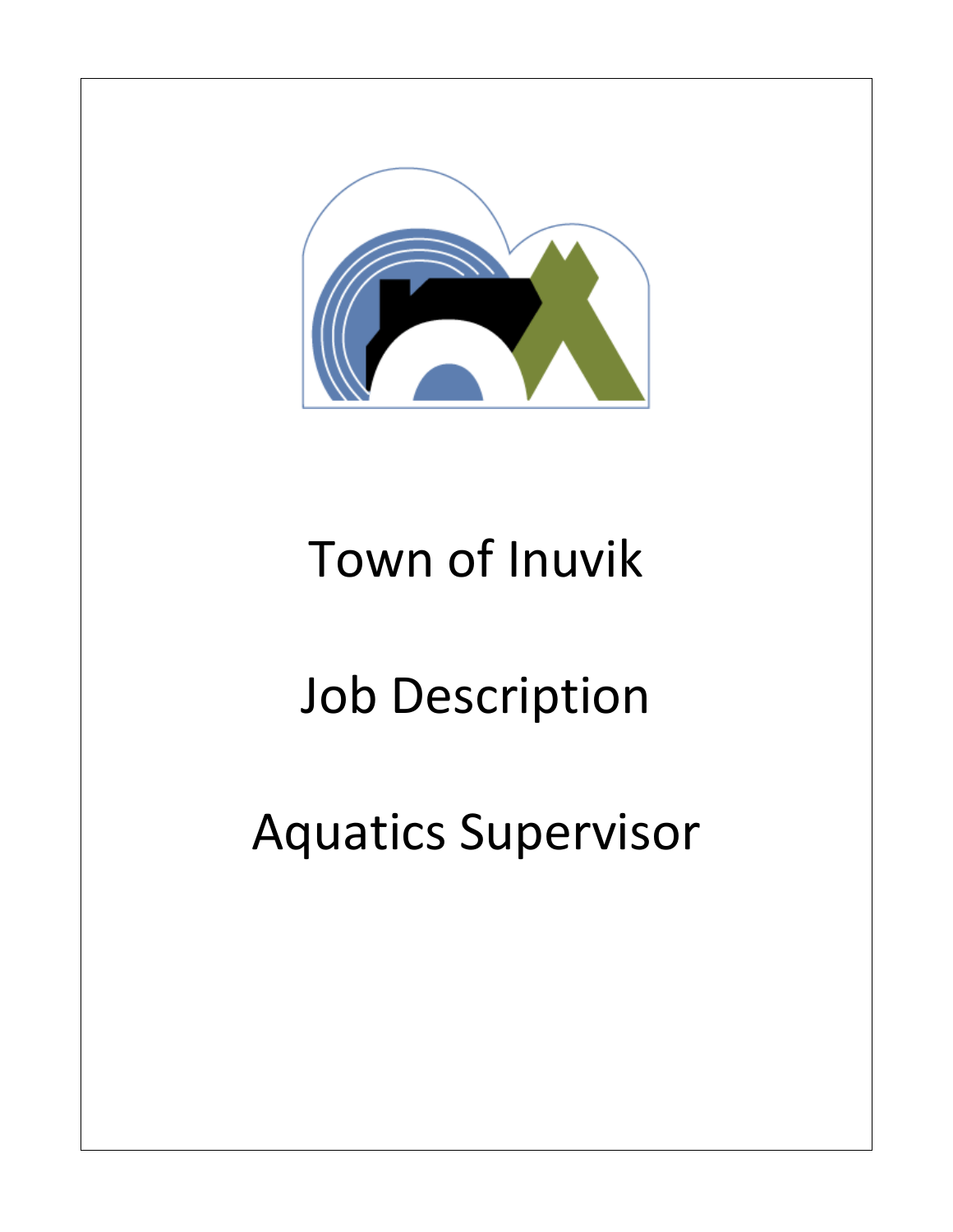#### **IDENTIFICATION**

**Job Title: Aquatics Supervisor Supervisor's Position: Director of Community Services**

**Job Status: Permanent Full Time RI - 40 hrs per week**

**Location: Midnight Sun Complex**

### **PURPOSE OF THE POSITION**

The Aquatics Supervisor is responsible for supervising and administering of all activities at the swimming pool to provide quality swimming programs and services.

## **SCOPE**

The Aquatics Supervisor reports to the Director of Community Services and is responsible for supervision and administration of the swimming pool. This includes completing administrative responsibilities, hiring, and supervising pool staff and scheduling activities.

#### **RESPONSIBILITIES**

- 1. Plan and develop aquatics programs and use to ensure maximum benefit of the facility for residents of the community
	- Plan and develop pool related activities, ie. Aqua fit, Water Volleyball etc.
	- Develop a schedule for pool use including public swims, lessons, and other activities
	- Supervise aquatics facilities and staff
	- Develop swim activities to meet local needs
	- Coordinate involvement in regional, territorial, and provincial swim meets
	- Coordinate an active community relations campaign to promote pool program
	- Arrange for advertising of programs through pamphlets and posters
	- Evaluate pool activities
- 2. Administer aquatics programs to ensure budgets and records are maintained in an accurate and timely manner
	- Assist in preparation of the pool budget
	- Monitor the budget and spending
	- Collect revenues and fees
	- Prepare monthly usage reports and maintain office files
- 3. Hire and supervise pool staff to ensure that staff are qualified and performing duties in a safe and courteous manner
	- Hire and supervise lifeguards and swimming instructors
	- Ensure lifeguards and swim instructors meet requirements
	- Schedule hours of work
- 4. Maintain the facility to ensure the swimming pool is safe and clean
	- Take water quality samples daily
	- Adjust chlorine levels as required using chlorine pucks
	- Ensure lobby, changes rooms and deck area are clean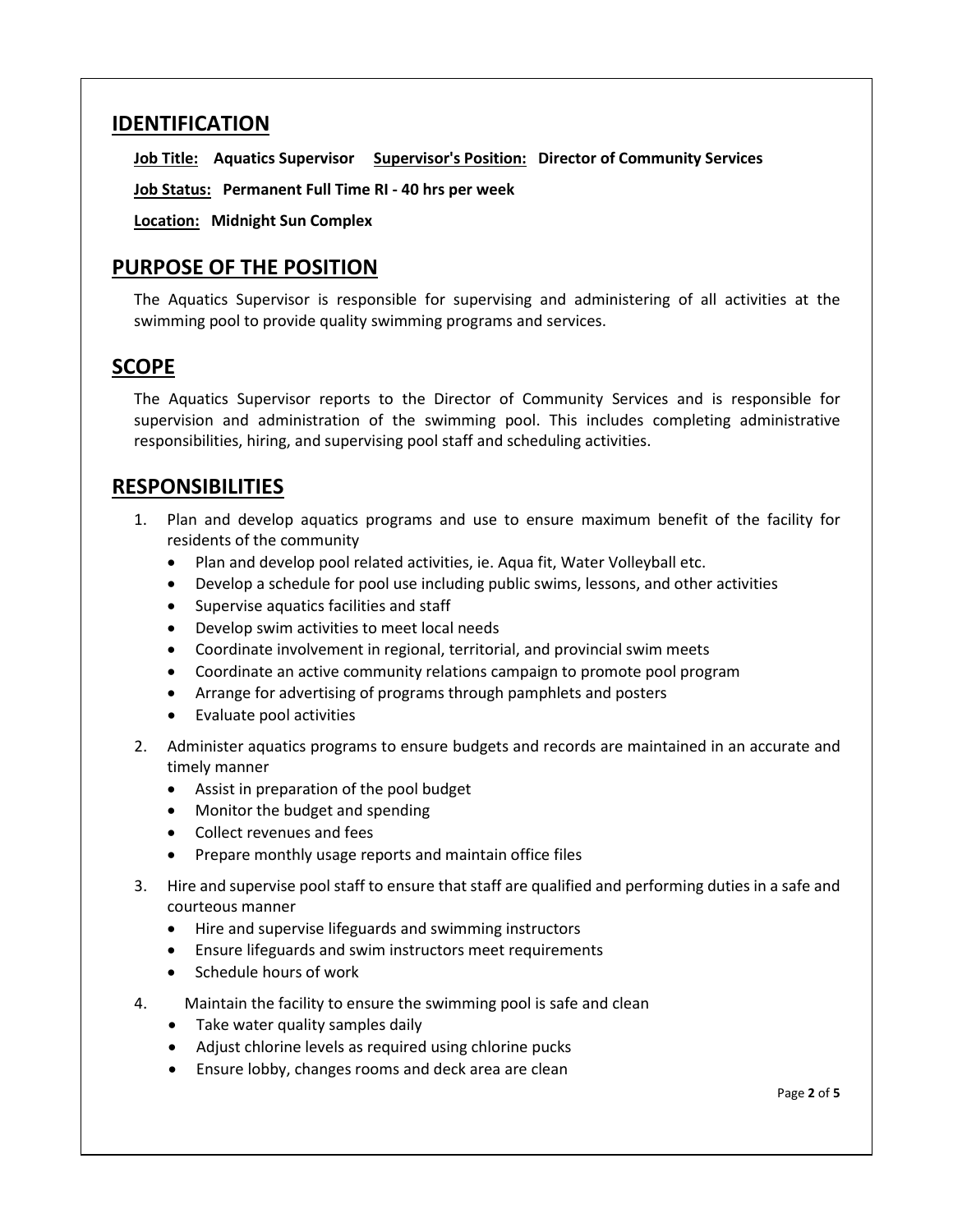- Inspect facilities daily to ensure safety standards are maintained
- 5. Perform guarding and instruction duties
	- Teach swimming lessons
	- Act as lifeguard
	- Set up and instruct lessons for school groups
- 6. Perform other duties as required that are directly related to the major responsibilities of the position.

### **KNOWLEDGE, SKILLS AND ABILITIES**

The incumbent must have proficient knowledge in the following areas:

- Lifeguarding and swimming instruction
- Swimming pool administration
- An understanding of the northern cultural and political environment
- Knowledge of emergency procedures, first aid and CPR

The incumbent must have and/or maintain the following Certifications:

- National Lifeguard Certificate
- Swim Instructor Certificate (Lifesaving Society)
- Lifesaving Instructor/Examiner Certificate
- Standard First Aid / CPR C / AED Certificate
- National Lifeguard Instructor/Examiner Certificate
- Swim Instructor Trainer (Lifesaving Society)
- Lifesaving Instructor Trainer (Lifesaving Society)
- First Aid / CPR C / AED Instructor (Preferred)
- Pool Operators 1 Certificate (Preferred)

The incumbent must demonstrate the following skills:

- Team leadership, supervisory and management skills
- Decision making skills
- Effective verbal and listening communications skills
- Computer skills including the ability to operate spreadsheets
- Effective public relations skills
- Research and program development skills
- Stress and time management skills

The incumbent must also demonstrate the following personal attributes:

- Maintain standards of conduct
- Possess cultural awareness and sensitivity

#### **DIMENSIONS**

Budget - \$470,000

Staff - 1 full-time, 5 part-time, 5 summer students Patrons Served - thousands annually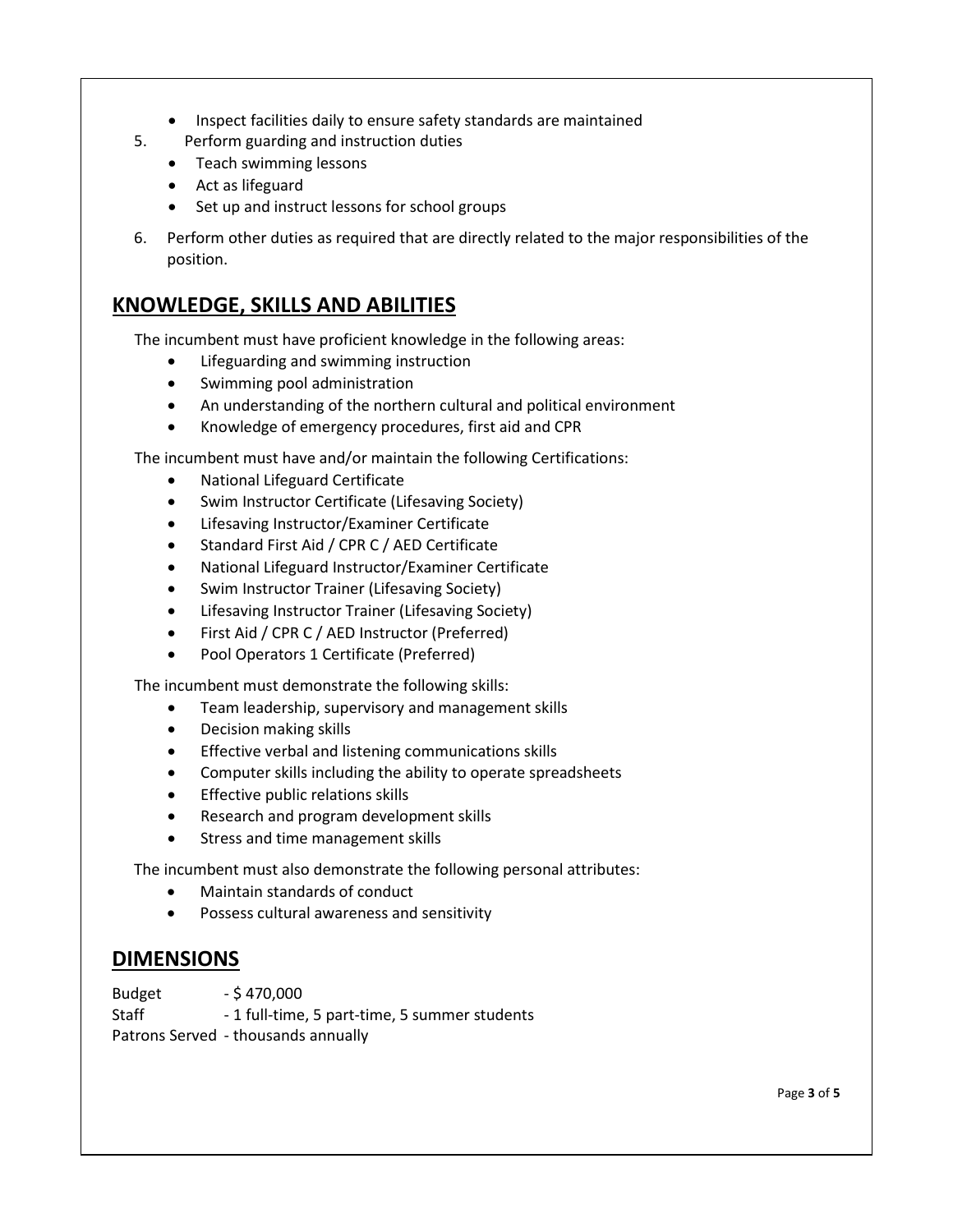## **WORKING CONDITIONS**

#### **Physical Demands**

The Aquatics Supervisor will be expected to lift, carry, and manage equipment and supplies and may be required to practice lifesaving techniques. He/she is expected to perform guarding and instructor duties. The Supervisor will also be participating in and leading strenuous physical activities.

#### **Environmental Conditions**

The Supervisor may find the environments to be busy, noisy and will need excellent organizational and time and stress management skills to complete the required tasks. The Supervisor must be prepared to deal with injuries and accidents. He/she must also handle various chemicals including chlorine, which may prove hazardous. Given the comings and goings within the pool and the varying outside temperatures, keeping the inside environment at a consistent and comfortable temperature is difficult, causing hot and cool working conditions.

#### **Sensory Demands**

Sensory demands can include reading and use of the computer, which may cause eye strain and occasional headaches.

#### **Mental Demands**

The Pool Supervisor may have to complete several tasks and responsibilities at one time and must be prepared to deal with emergencies and stressful situations at any time. The Supervisor will also have to spend lengthy periods of time focusing on pool related activities in their life guarding activities. Both may cause eye strain and fatigue.